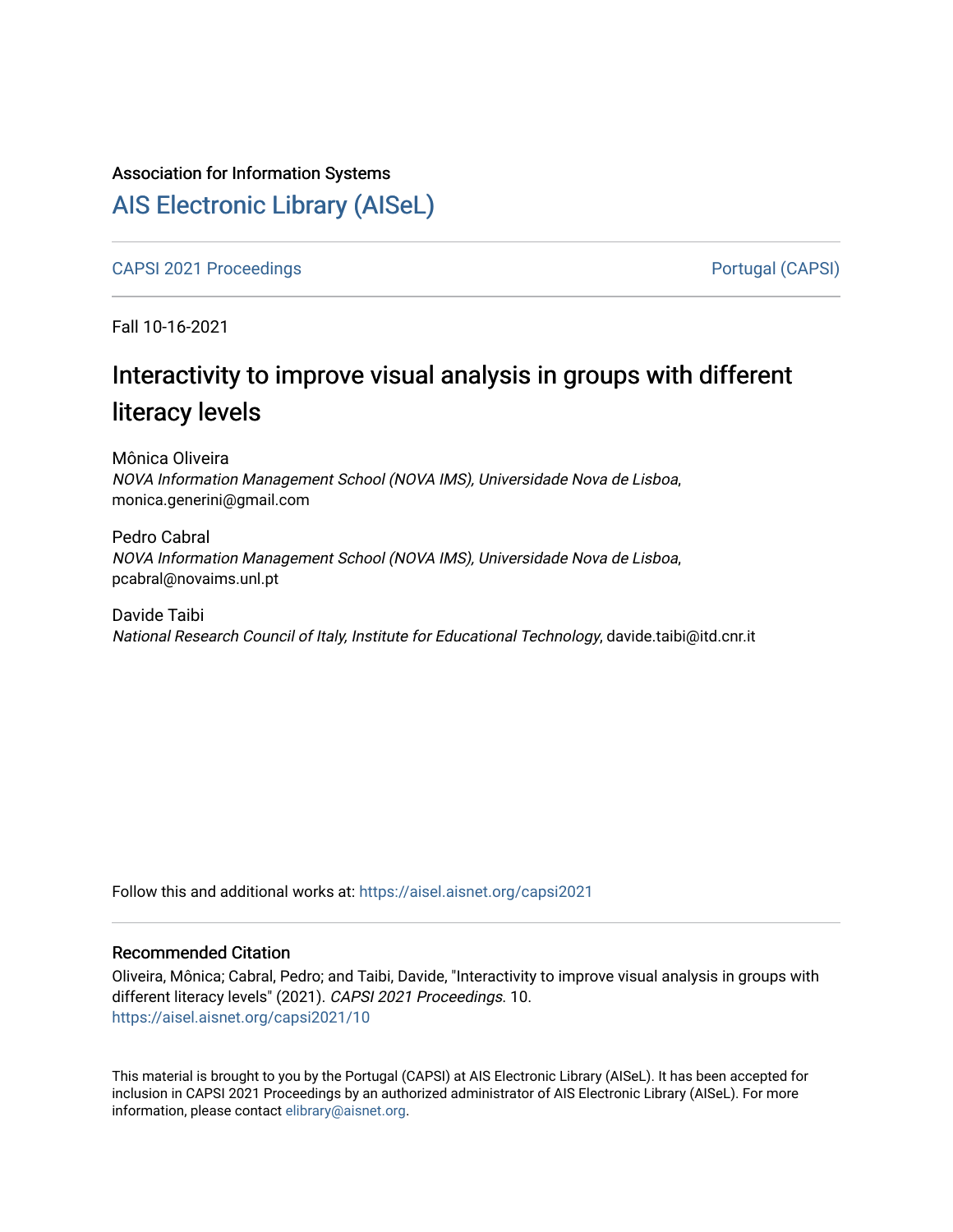## **Interactivity to improve visual analysisin groups with different literacy levels**

Mônica Oliveira, NOVA Information Management School (NOVA IMS), Universidade Nova de Lisboa, 1070-312 Lisboa, Portugal, [monica.generini@gmail.com](mailto:monica.generini@gmail.com)

Pedro Cabral, NOVA Information Management School (NOVA IMS), Universidade Nova de Lisboa, 1070-312 Lisboa, Portugal, [pcabral@novaims.unl.pt](mailto:pcabral@novaims.unl.pt)

Davide Taibi, National Research Council of Italy, Institute for Educational Technology, Palermo, Italy, [davide.taibi@itd.cnr.it](mailto:davide.taibi@itd.cnr.it)

## **Abstract**

The study presented in this paper investigates how two groups, with different literacies, perceive interactive visualizations by using statistical tests. A prototype with interactive visualizations created with Microsoft Power BI has been used. Validation was made with quantitative and qualitative metrics tested with ANOVA single factor. Three of the variables showed statistically significant differences between groups: accuracy, complexity, and comprehension. This highlights the importance of data literacy in comprehending visualizations, leading to a gap between both groups. The line, pie and bar chart were considered the best visualizations for both groups, and the worst was the bubble chart. Regarding the interactive component, the filter and the slider had a good evaluation among both groups. Using this study, organizations will be able to create appropriate visualizations for different audiences.

**Keywords:** Data Visualization; Data Literacy; Interactivity

#### **1. INTRODUCTION**

The open data movement has increased providing reliable free of charge information for public use and enhancing transparency and relations between governments and citizens, boosting development and innovation, and improving decision-making. Open data use is low and limited to researchers, private sector, and technical users, yet it could be of worth to non-technical users, as the everyday citizen. Data availability does not guarantee usage and engagement among the public because of data organization and presentation, and user's lack of data literacy skills. Usually, data is provided in raw formats, without metadata or context, or considering that groups use data differently and the general audience does not have the means or skills to access, explore and understand data (Chua et al., 2020; Gebre & Morales, 2020; Blascheck et al., 2017). An approach to make open data more accessible is via web-based interactive visualizations that enhance comprehension and communication, attract users, and are a tool for data democratization. User's ability and confidence in understanding visualization is crucial to be assessed through the user's literacy level. However, not all citizens are literate or are aware of this concept (Boy et al., 2015; Borne et al., 2015; Rodrigues et al., 2020; Lee et al., 2020; Blascheck et al., 2019).

This study investigates how groups with different literacies discover interactivity, through the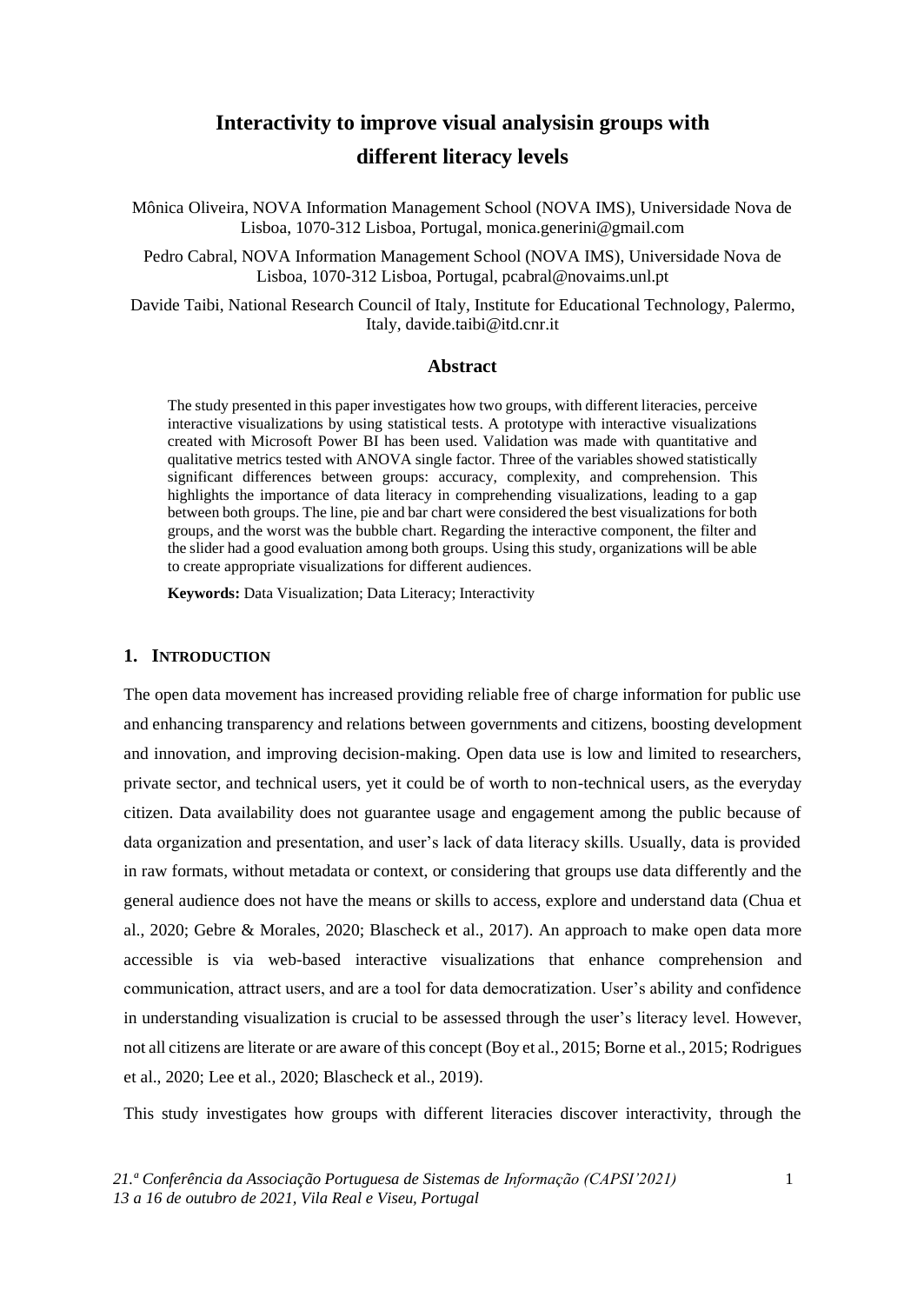creation of a prototype with interactive visualizations and using ANOVA single factor test to find statistically significant differences. The prototype was developed with Microsoft Power BI, using data visualization best practices, interactivity, and suggested interaction. The results are useful to improve communication with different audiences and highlight the importance of data literacy and understanding how different levels influence comprehension and retained information.

## **2. RELATED WORK**

#### *2.1. Data Literacy*

Data literacy is the capacity to critically assess, comprehend, and use data promotes citizen empowerment, data inclusion, and equips citizens to understand the principles and challenges of data. (Bhargava et al, 2015; Carmi et al., 2020; Raffaghelli, 2020; Pothier & Condon, 2019).

Some authors (Bhargava et al., 2015; Calzada Prado & Marzal, 2013) define data literacy as a central component of information literacy. According to the Association of College and Research Libraries (2000), information literacy is related to a set of abilities to recognize when information is needed and being able to locate, evaluate e effectively use it. In the same way as data literacy, it is also imperative to enable citizens to actively participate in their community affairs and be more involved (Batool & Webber, 2019). A study by Lee et al. (2020) concluded that the higher the information literacy, the lower the information overload is perceived, and the lower the information overload a person perceives, the higher usefulness the user realizes.

Similarly, visualization literacy assesses many types of literacy, including data and information literacy. (Rodrigues et al., 2020; Lee et al., 2020). Literacy assessment is useful for understanding audience's capacity of reading visualizations and evaluate acquired knowledge (Boy et al., 2015). A study conducted by Blascheck et al. (2017) concluded that low levels of visualization literacy can influence the preferred type of visualization and experiments made by Boy et al. (2016) showed that visualization literacy levels reflected on how users discover and engage with interactivity. Low literacy levels users may have a minor propensity to interact and discover visualizations, however, the literacy problem seems to be solved when questions and charts are highly congruent.

#### *2.2. Interactivity*

A solution to make open data more accessible is with interactive visualizations, using it as an instrument to aid visual exploration and insight generation with less need of expertise (Blacksheck et al., 2018; Boy et al., 2016). Interactivity has the purposes of make data more engaging or playful, and show it in manageable portions, reducing the complexity. Examples of interaction techniques are filtering, selecting, reconfigure, gamification, connect and collaboration (Figueiras, 2015).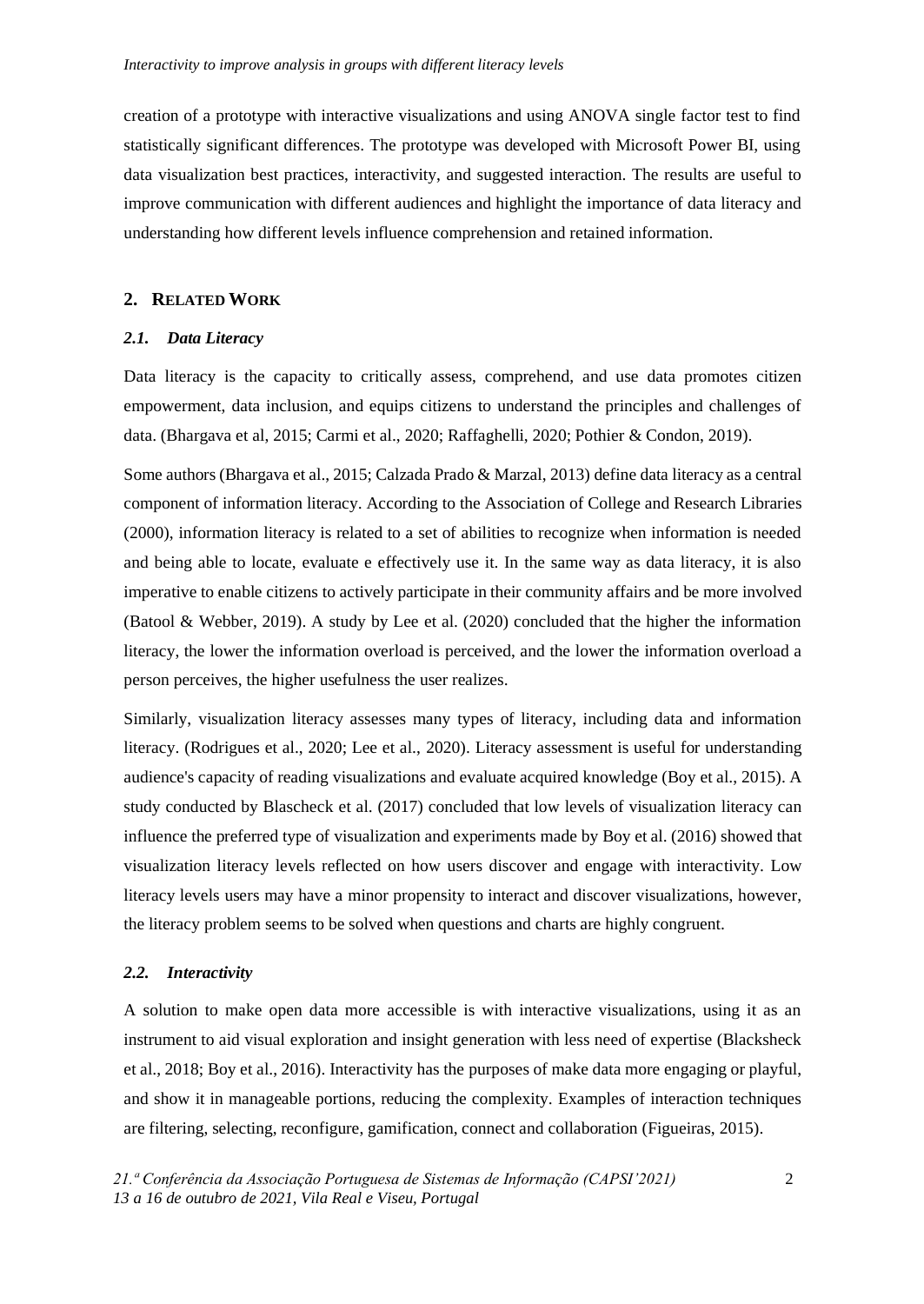## *2.3. Evaluation Metrics*

Among the literature, there are different concepts of "effectiveness", and the definitions are often incomplete. Effectiveness can be related to several subjects involving support on tasks, correctness, accuracy, and truth. The dataset, the defined tasks, and the questions asked to assess effectiveness are only a few factors that impact the evaluation. User's expertise, memory, domain, tool knowledge and data literacy skills also influence effectiveness and users' performance, although it is not well understood how. On the top of it, concepts as "faster" can be delicate as it is possible to consider the speed in which users move the mouse or the visualization latency (Zhu, 2007; Munzer, 2015).

Böschen et al. (2017) required numerical values as answers for tasks and collected qualitative feedback regarding their perception of the experiment on a 5-Point-Likert scale. Effectiveness was measured by calculating the deviation of the answers as a standard percentage. The study also computed task completion time and eye-tracking information. Abell & Churcher (2009) used the total time, number of times the interactivity was used, number of clicks and answer values to evaluate their experiment. Géryk (2015) evaluated users' accuracy, completion time, and subjective preferences and significant effects were measured with ANOVA. Similarly, Concannon et al. (2019) evaluated the effectiveness by measuring task completion time and answer accuracy, using ANOVA to test for significance, and participants completed a questionnaire regarding their knowledge on the subject domain, thoughts on the visuals and computer literacy based on a Likert scale.

#### **3. DATA AND METHODS**

## *3.1. Data*

The public dataset is provided by The World Bank (TWB) via its Data Catalog website: <https://datacatalog.worldbank.org/dataset/world-bank-projects-operations>. The dataset concerns to TWB Projects & Operations regarding lending projects worldwide. It was released in 2010 and is constantly updated. The version used was from January 2021 and the period of analysis was between 1947 and 2020, included. There is no visualization available regarding this data on the website, thus this being another motivation to choose this dataset. Understand the chronological evolution and statistics of lending and projects' themes, along with the current international scenery, is important to comprehend TWB work and how it is compatible with its missions.

## *3.2. Visualizations*

The prototype consists of a foreword page and 4 different interactive visualizations (Table 1). The visualizations were developed considering color accessibility, narrative visualization, storytelling techniques, and the considerations from previous sections.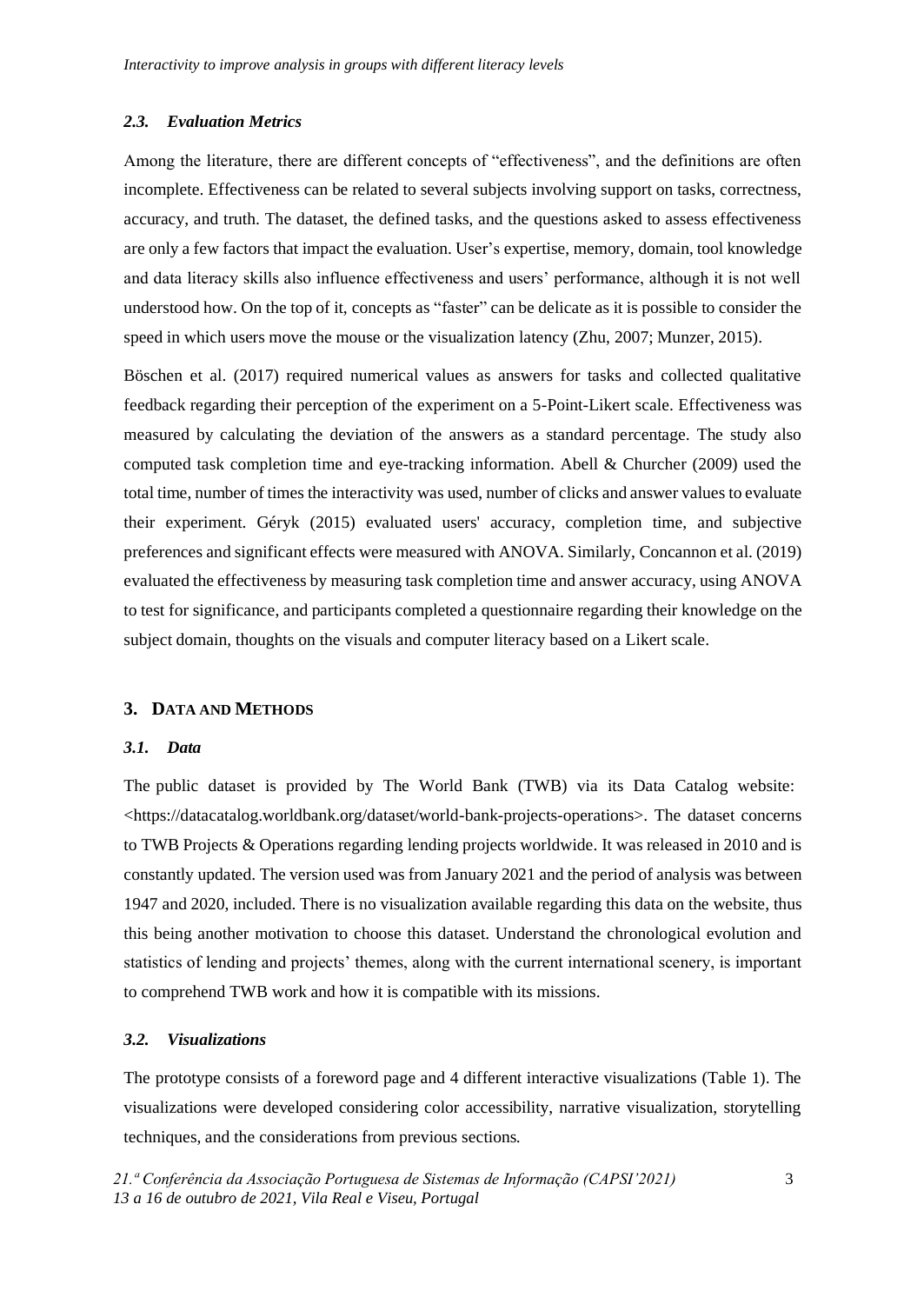| <b>Component</b>                     | <b>Description</b>                                                                                                                                                                                                                                                                                                                                                                                                                                                                                                       |  |  |
|--------------------------------------|--------------------------------------------------------------------------------------------------------------------------------------------------------------------------------------------------------------------------------------------------------------------------------------------------------------------------------------------------------------------------------------------------------------------------------------------------------------------------------------------------------------------------|--|--|
| V <sub>1</sub><br>Map                | A choropleth map is used to create a spatial analysis to encode the lending to each<br>country (quantitative), taking advantage of color hue and available geographical<br>information (qualitative).                                                                                                                                                                                                                                                                                                                    |  |  |
| V <sub>2</sub><br><b>BubbleChart</b> | A bubble chart encoded 3 different attributes $-$ the lending by each one of the 2<br>institutions (quantitative) and the supported regions (qualitative).                                                                                                                                                                                                                                                                                                                                                               |  |  |
| V <sub>3</sub><br>Line and Bar Chart | The charts show a trend over time of the total amount of approved projects (line) and<br>the total amount of approved lending (bar)                                                                                                                                                                                                                                                                                                                                                                                      |  |  |
| V4<br>Multiple<br>visualizations     | The proposal was to elaborate a dashboard with different visualization types. A<br>heatmapshows a time analysis comparing the number of COVID-19 related and<br>others approved projects monthly. A waffle chart informs the percentage of approved<br>projects related to COVID-19 initiatives. A bar chart shows the number of projects<br>approved by region. A pie chart brings the rough distribution of the amount lent by<br>each institution. A data cardshows the number of countries supported by initiatives. |  |  |

Table 1 – Developed visualizations

## *3.3. Interactive components*

Following the suggestions by Blacksheck et al. (2019) to scaffold complex interactions, avoid oscillation, keep spatial organization, and provide entry points, each visualization has a similar layout composed of a small text providing context to the page and covering different themes, so the user does not need to go back and forth to understand the information (Table 2). There are also suggested actions for the user in the text (Boy et al., 2016).

| Component                | <b>Description</b>                                                                                                                                                                                                                                                                                                                                                                                                                                                                                                |  |  |  |
|--------------------------|-------------------------------------------------------------------------------------------------------------------------------------------------------------------------------------------------------------------------------------------------------------------------------------------------------------------------------------------------------------------------------------------------------------------------------------------------------------------------------------------------------------------|--|--|--|
| Filter                   | Available in V1 and V4, in different formats but for the same filtering option (project<br>sector). In V1 there were more options to choose from and the user could search them<br>through an entry point or using a bar slide and select by clicking the respective box. In V4, all<br>options were visible, and the user could not search, and had to selected also by clicking the<br>respective box. Data was adjusted automatically.                                                                         |  |  |  |
| Slider                   | Available in V1 and V2. In both cases it filtered the years to be analyzed. The user coulduse<br>the entry points to select the year or use the slider. Data was adjusted automatically.                                                                                                                                                                                                                                                                                                                          |  |  |  |
| Play axis /<br>Animation | Available in V1 and V2, allowing to show an animation of the changes in the data throughout<br>the years. It was provided a play button to start the animation and invite users to interact with<br>the visualization, since inviting interaction is one of the suggestions by Blascheck et al.<br>(2017).                                                                                                                                                                                                        |  |  |  |
| Tooltips                 | Used in all visualizations in different contexts when the user passes the mouse on the<br>interactive element. For the map, bar, line and pie chart and heatmap, it shows the attribute<br>value. In the bubble chart, it reveals a line chart with the lending by each institution over the<br>years, along with the region name. In V3, there are information buttons that show a tooltip<br>with a slope chart indicating the difference in lending for different project sectors from one<br>year to another. |  |  |  |

Table 2 – Interactions used in the visualization

## *3.4. Experiment*

After the development of the Microsoft Power BI prototype, 94 users completed an online survey that evaluated user's literacy level with open and multiple-choice questions. The questions regarding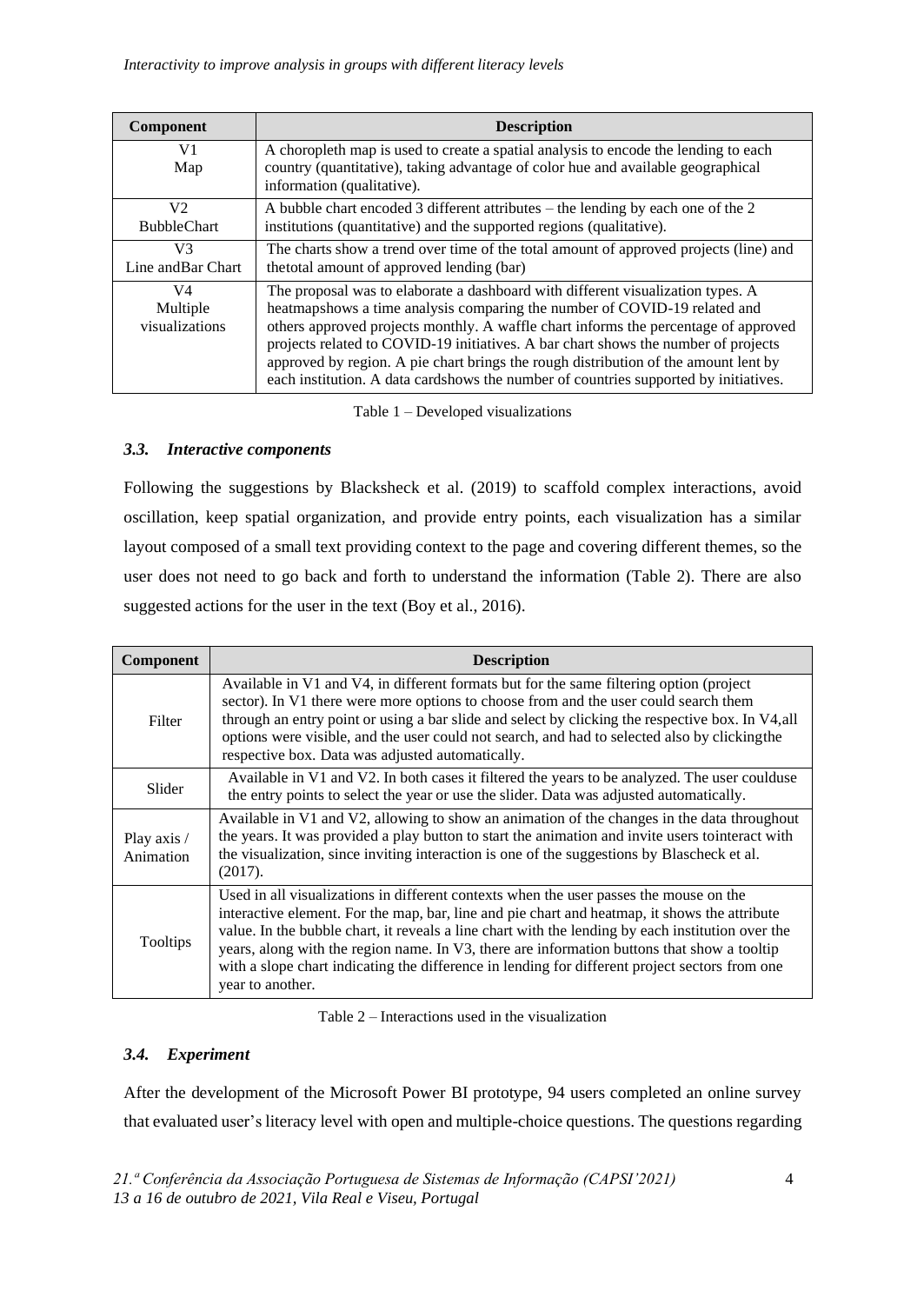the prototype, asked users to perform tasks and respond to their feelings about the visualizations.

The evaluation was based on the concepts of effectiveness defined by Zhu (2007). The accuracy assessment was evaluated by the number of wrong answered questions. The efficiency assessment was based on the user task completion time, and 2 multiple choice questions where the user could evaluate how they felt regarding perceived information. Utility assessment was made through a user assessment of usefulness using a Likert scale. In addition, an alternative from Zhu's visualization complexity analysis was made using a qualitative assessment of complexity and engagement. Finally, users were questioned about the effectiveness, to compare this result with Zhu's concept.

To test for statically significant differences between groups, an ANOVA single factor test was conducted based on the mean values of each measure, either qualitative or from the Likert scale. This approach was applied by authors as Géryk (2015); Oghbaie et al. (2016) and Rouse et al. (2017).

## **4. RESULTS AND DISCUSSION**

## *4.1. Prototype*

The first result of this study was the prototype. The visualizations are available on: [<https://bit.ly/3fRioYI>](https://bit.ly/3fRioYI), and on Figure 1 and Figure 2.



Figure 1 – Prototype V1 and V2



Figure 2 – Prototype V3 and V4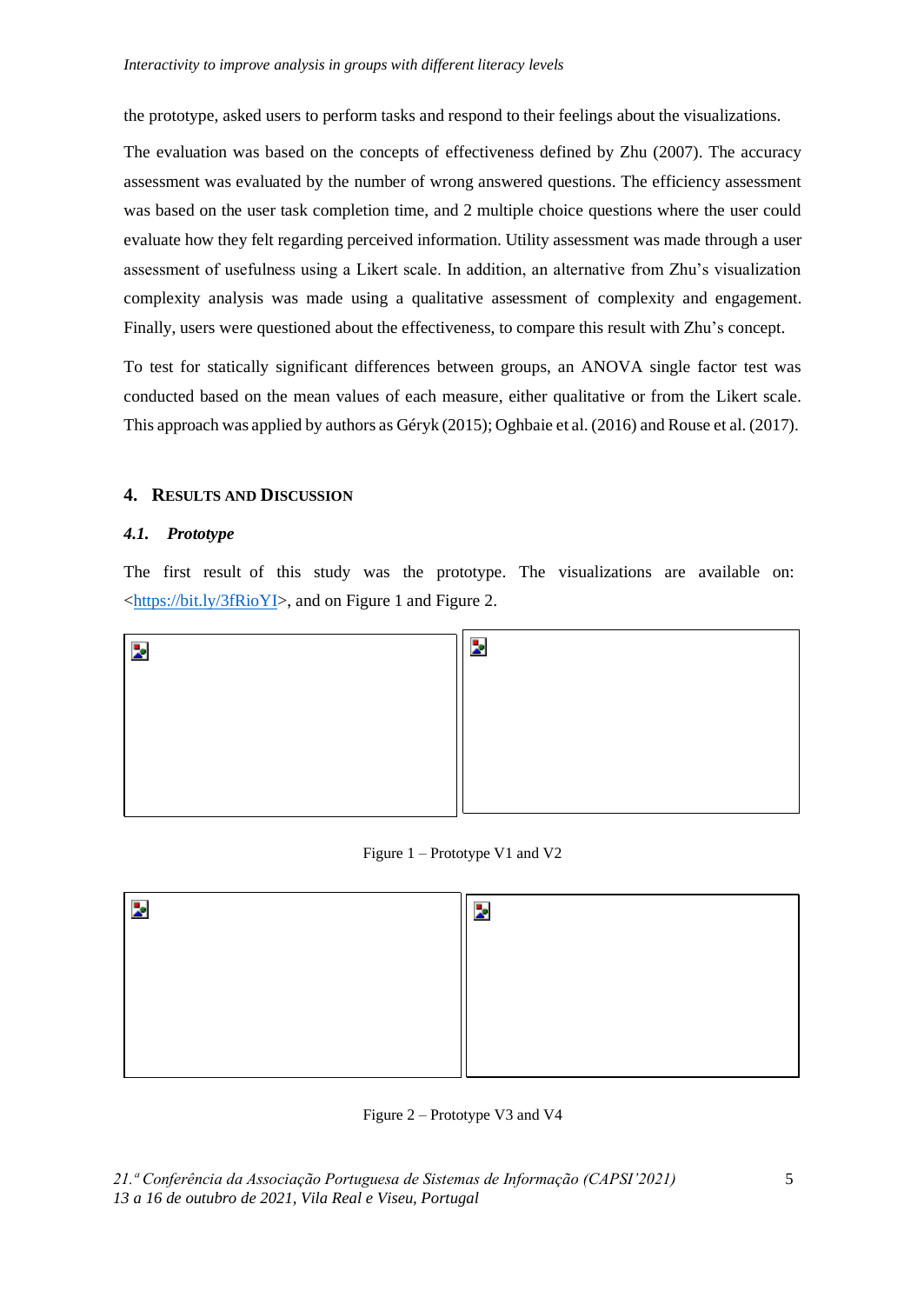## *4.2. Metrics*

94 individuals were evaluated, 42 classified as Experient users (higher literacy level) and 52 as Not-Experient (lower literacy level). The metrics were quantitative (accuracy and the completion time) and qualitative (extracted information, comprehension, usefulness, engagement, complexity, and effectiveness). The average of each metric for the groups were computed and classified into 4 categories. To test for significant statistic, an ANOVA single factor test was conducted. The metrics considered statistically significant and showed that there is difference between the results of groups were accuracy ( $p=0.00061$ ), complexity ( $p=0.007289$ ) and comprehension ( $p=0.00016$ ). The other metrics did not show significant differences between groups (Table 3).

| <b>METRIC</b>                | <b>EXPERIENT</b> | <b>NOT-EXPERIENT</b> | <b>ANOVA RESULT</b>                |
|------------------------------|------------------|----------------------|------------------------------------|
| Accuracy                     | 88.5%            | 78.4%                | $F(3.9) = 12.579$ , $p = 0.000616$ |
| Time (minutes)               | 20.5             | 28.0                 | $F(3.9) = 0.846$ , $p = 0.360062$  |
| <b>Usefulness</b>            | 3.8              | 3.7                  | $F(3.9) = 0.687$ , $p = 0.409077$  |
| Engagement                   | 3.5              | 3.3                  | $F(3.9) = 0.877$ , $p = 0.3513$    |
| Complexity                   | 1.9              | 2.6                  | $F(3.9) = 7.531$ , $p = 0.007289$  |
| Comprehension                | 3.5              | 2.9                  | $F(3.9) = 15.501$ , $p = 0.00016$  |
| <b>Extracted Information</b> | 3.1              | 2.8                  | $F(3.9) = 3.153$ , $p = 0.079079$  |
| Effectiveness                | 3.8              | 3.6                  | $F(3.9) = 1.131$ , $p = 0.29017$   |

Table 3 – Metrics results

All three principles for an effective visualization could be improved to reduce the gap between users with different data visualization levels. Users were asked regarding the effectiveness of each visualization and this assessment does not fully comply with the results obtained using Zhu's metrics. Thus, it would be interesting to further analyse what is the concept of effectiveness to users. In addition, the results confirm that users with higher level of data literacy can take more advantage of visualizations and its interactive compounds, enhancing even more visualizations' effectiveness.

## *4.3. Visualizations*

Concerning the visualizations' idioms, groups had analogous results, and regarding Experient users, all idioms had a similar assessment within the group. Users were asked about their overall visualization preference and the result is shown in Figure 3 and 4.

V2 had the worst results for all measures for both groups. The users found the visualization complex and took more time to answer the question, besides having the worst accuracy rate. This contributed to V2 being the least preferred visualization and with the lowest engagement rate. However, users found the visualization almost as useful as the others. The use of bubble charts should be accompanied with clear instructions and features and should be avoided from visualizations aiming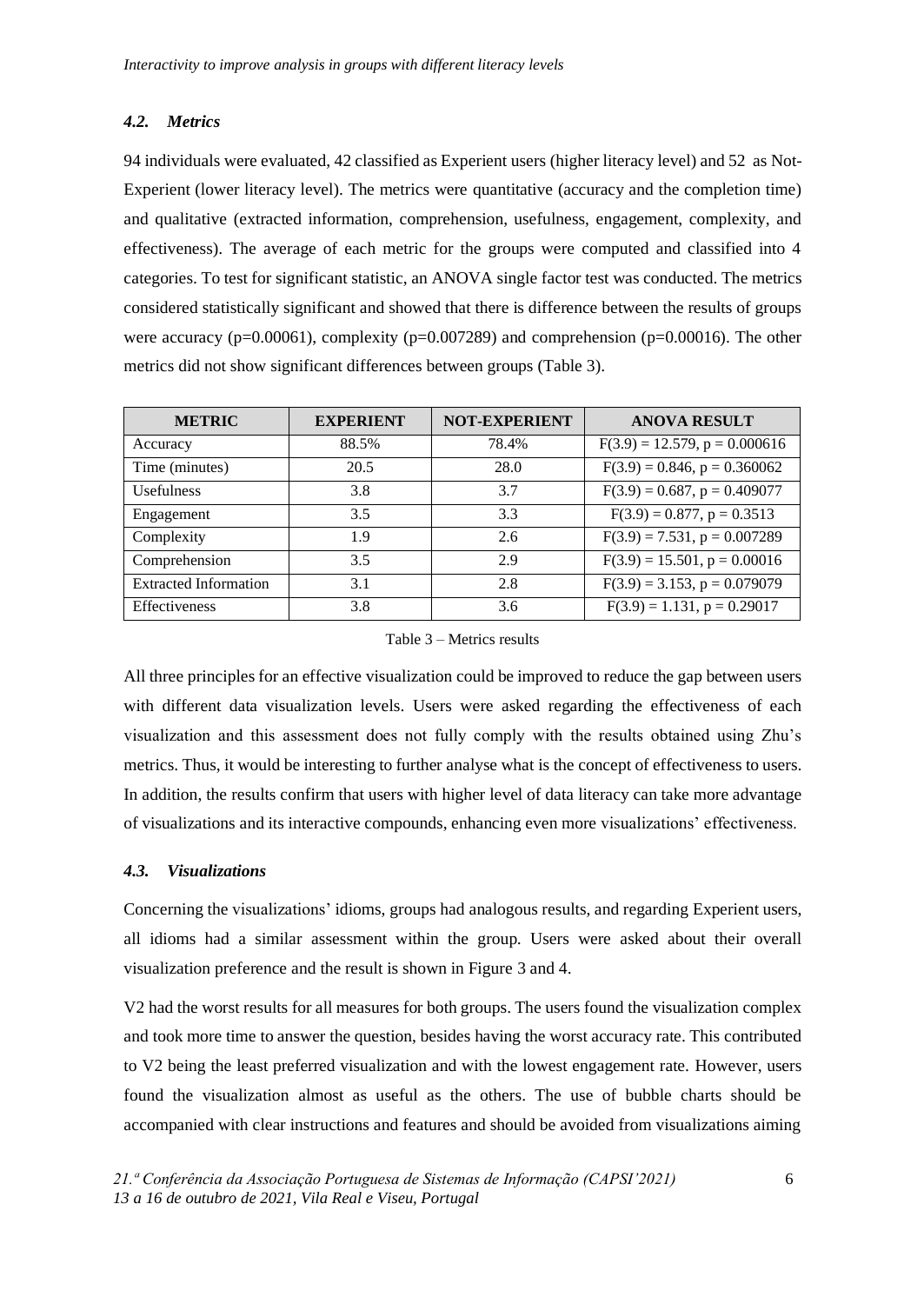#### a broader audience.



Figure 3 – Visualization Preference – Experient Group



Figure 4 - Visualization Preference – Not-Experient Group

V3 had the lowest complexity rate, thus making sense that it was the visualization with best accuracy for both groups. The completion time in this visualization for Not-Experient users was the highest though. V3 was also well rated for usefulness and effectiveness, along with V4. V4 although being approved by most users, had an increased complexity level for Not-Experient users, and the heatmap, even though it was used correctly, also had a complexity level that indicates this idiom should be carefully planned. Another remark must be made to V4. This visualization was created to represent a dashboard, with more detail regarding a certain topic. Although some users commented that this page had too much information, it was voted as the most preferred visual for both groups, as well, as the most engaging one. It was highlighted for its usefulness and effectiveness for both groups. Plus, the accuracy rating for the tasks was high – except for the question where an interactivity was proposedly hidden, another evidence that higher levels of literacy can impact users' experience. It is possible that, along with the visualization format, the content of the visualization was more relatable to the audience, thus the good ratings. Users from both groups have voted V4 as the most preferred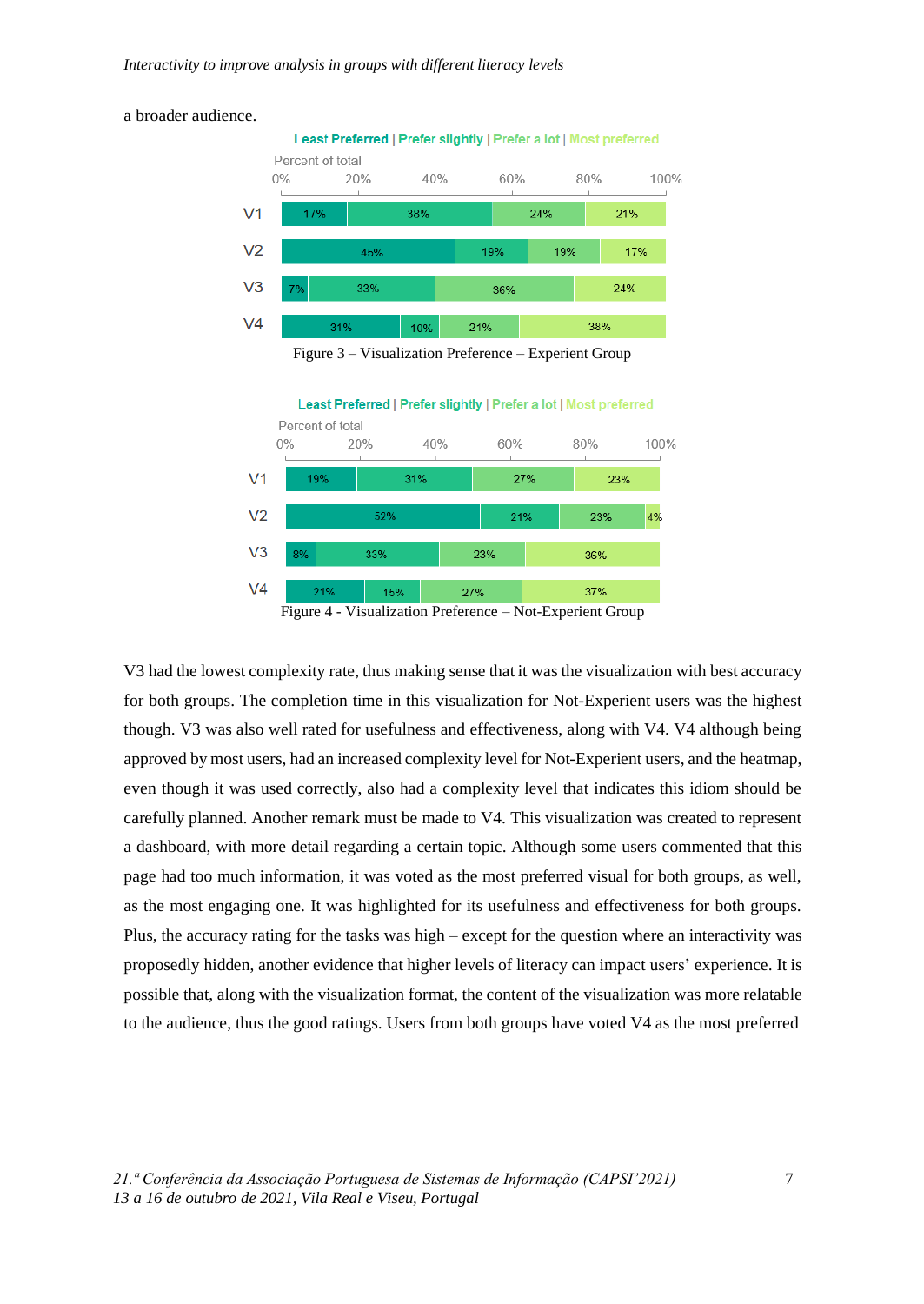engagement rate, where V3 also had the best result – tied with V3 for Experient users. V3 and V4 were ranked the most useful and least complex visualizations for both groups.

The pie and bar chart were the two idioms with better results for both groups. Since they are usual visualizations, it makes sense that they were easily understood, especially by the Experient group. Even though they are simple charts, they are still very useful and offer excellent results to facilitate users' interpretation and should be preferred when designing for broader audiences. The waffle chart was the least useful visualization type for both groups and was assessed as having a medium complexity by Not-Experient users, so it is possible that users were uncomfortable with it as it is an unusual idiom. In addition, there were comments questioning the need of using it instead of a text or data card, and the number of visualizations must be controlled to avoid overwhelming the user.

V1 had a high usefulness evaluation and was the visualization where Experient users completed the tasks faster. This visualization had a better acceptance among Experient users, and concerning user preferences, it had a similar ranking for the 2 groups. The use of more contrasting colours was suggested by users from both groups, so this change can positively impact the comprehension for all users. Maps can be a good solution to expose geographical data and users seemed to have good results with the chart and the interactive tools.

## *4.4. Interactive components*

Considering only interactive elements, both groups had a close average effectiveness assessment for all items, considered as a high usefulness. The complexity assessment was a little different for both groups, however. Experient users classified elements' complexity with an average of 0.23, while Not-Experient users presented an average of 0.5. According to the previously defined criteria, the interactive elements had an average low complexity and high effectiveness for both groups, but close to the medium border for the Not-Experient group. Concerning the use of SI cues, the use of external objects, were effective to help identifying the interactivity for both groups.

For Experient users, the slider and filter elements were rated as the most useful and least complex. Similarly, Not-Experient users found slider and filter elements the most useful, but only the filter as the least complex. Both groups responded well to those interaction and the results show that the use of interactive elements is suitable to all audiences and when explained properly users can easily take advantage of it. Again, the difference in literacy levels lead to different results for the complexity measure. Both groups found the animation element complex and the Experiment users found it also the least effective tool. This is interesting as this approach is a well-known alternative to display changes over time. The Non-Experient users ranked the zoom element as the least effective and plenty of users reported not taking advantage of it, and other pointed difficulties using it.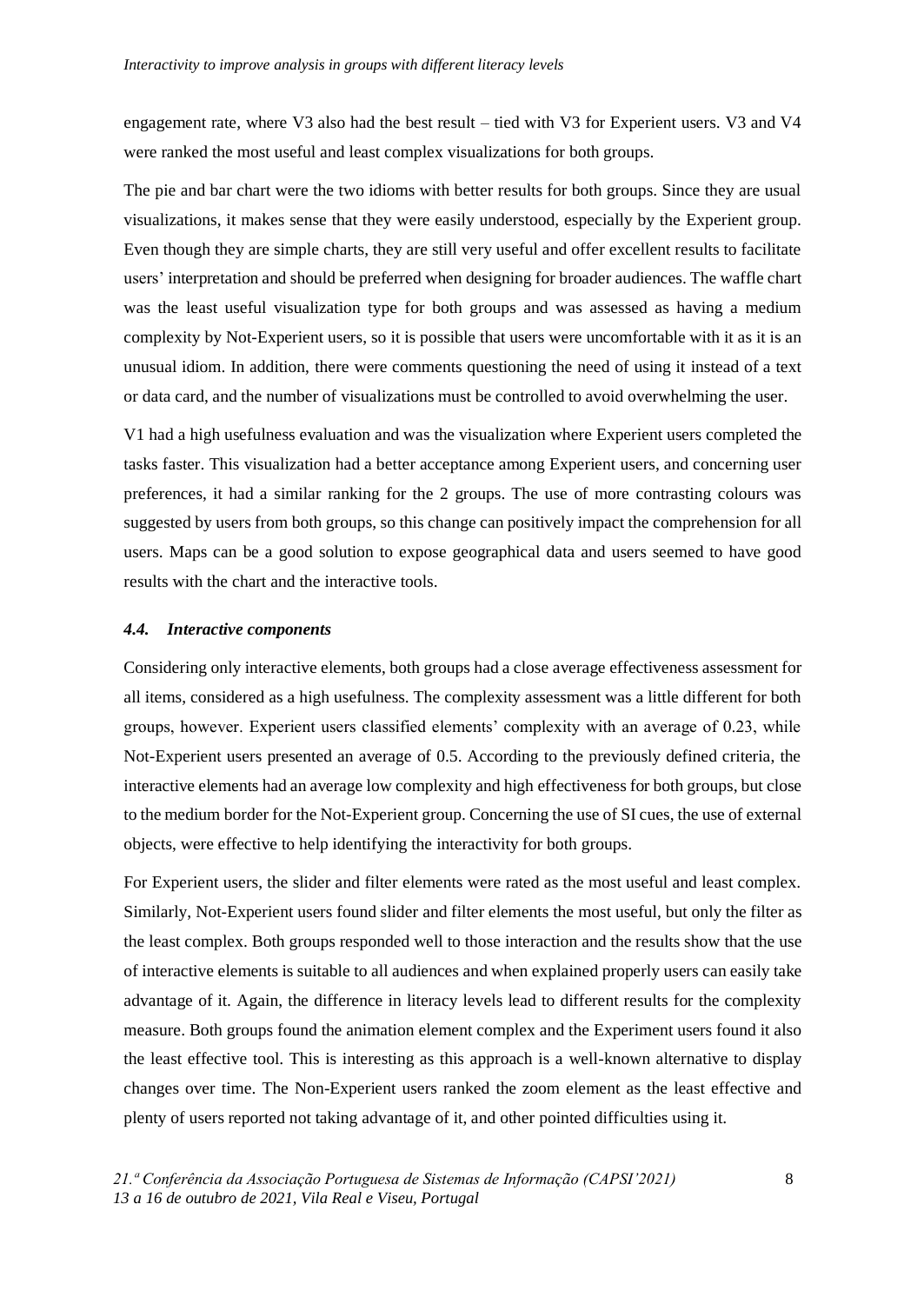## *4.5. Additional findings*

As visualization literacy involves the concepts of data and information literacy, the comparison between the results from groups with different literacy levels showed that this ability can improve user's performance and capacity to extract information. The use of interactivity is an approach to reduce the gap between groups, yet there is still more work to be done to understand how and what are the best practices to improve the quality of information extracted by the general audience. Therefore, projects as DATALIT that aim to develop data literacy skills, should be encouraged in social, academic, and business environments, as the gain society and the users can have when they are able to enhance their capability to understand data is valuable.

#### **5. CONCLUSION**

Using ANOVA single factor test, it was possible to identify three metrics that had statistically significant differences between both groups: accuracy, complexity, and comprehension. Those metrics stress the importance of developing data literacy skills. Experient users demonstrated higher performance in all criteria. Each measure complements each other, so if the user finds the visualization hard to read, the chance of getting inaccurate answers from it or extracting less value is higher. Therefore, projects as DATALIT are important to democratize data and allow the general audience to take advantage of it and the use of interactivity can aid to leverage the extracted information for groups with different literacy levels.

It is important to highlight some limitations in this work. This experiment was conducted during the COVID-19 pandemic, it was not possible to create a controlled environment and observe all user during the process of answering the survey. Also, users had to change screens between the visualizations and the survey, what could impact their performance. The number of tests was also restricted considering time and users' availability. For future works, a gamification approach could be used for the questionnaires and opt for more relatable topics could improve users' engagement. Another suggestion is to include other metrics and a deeper explanation of them, and how they relateto an effective visualization before users evaluate each metric.

#### **ACKNOWLEDGEMENTS**

DATALIT has been funded as Knowledge Alliance under the Erasmus+ Program by European Commission. Project reference: 612561-EPP-1-2019-1-IT-EPPKA2-KA.

## **REFERENCES**

Abell, W., Lee, J., Churcher, C., (2008). An evaluation of interactive stacked bar charts, *5th*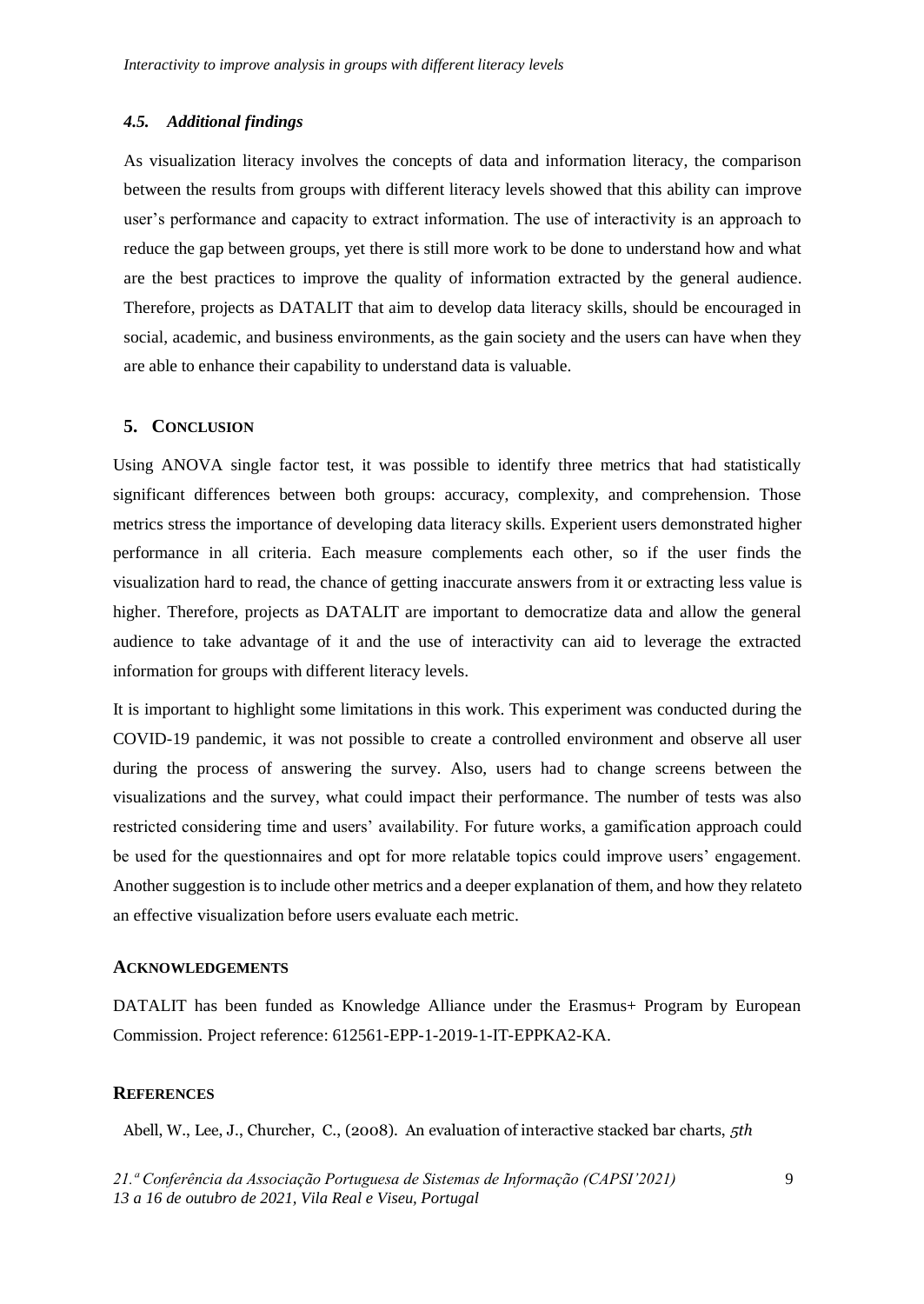*International Conference on Information Technology and Applications, pp*. 147-151.

Association of College and Research Libraries, K. (2000). Information literacy competency standards for higher education,

<http://www.ala.org/acrl/standards/informationliteracycompetency> (April 5th, 2021).

- Baigelenov, A., & Parsons, P. (2018). Interactivity factors in visualization-based exploratory search. Conference on Human Factors in Computing Systems.
- Batool, S. H., & Webber, S. (2019). Mapping the state of information literacy education in primary schools: The case of Pakistan. In Library and Information Science Research, pp. 123–131.
- Bhargava, R., Deahl, E., Letouzé, E., Noonan, A., Sangokoya, D., & Shoup, N. (2015). Beyond Data Literacy: Reinventing Community Engagement and Empowerment in the Age of Data.
- Blascheck, T., Vermeulen, L. M., Vermeulen, J., Perin, C., Willett, W., Ertl, T., & Carpendale, S. (2019). Exploration strategies for discovery of interactivity in visualizations. IEEE Transactions on Visualization and Computer Graphics, 25(2), pp. 1407–1420.
- Börner, K., Maltese, A., Balliet, R. N., & Heimlich, J. (2016). Investigating aspects of data visualization literacy using 20 information visualizations and 273 science museum visitors. Information Visualization, 15(3), pp. 198–213.
- Böschen, F., Strobel, E., Goos, S., Liebers, C., Rathje, A., & Scherp, A. (2017). Evaluation of the comprehensiveness of bar charts with and without stacking functionality using eye-tracking. CHIIR 2017 - Conference Human Information Interaction and Retrieval, pp. 337–340.
- Boy, J., Detienne, F., & Fekete, J. D.(2015). Storytelling in information visualizations: Does it engage users to explore data? Conference on Human Factors in Computing Systems, pp. 1449–1458.
- Boy, J., Eveillard, L., Detienne, F., Fekete. (2016). Suggested Interactivity : Seeking Perceived Affordances for Information Visualization.
- Calzada Prado, J., & Marzal, M. A. (2013). Incorporating data literacy into information literacy programs: Core competencies and contents., Libri. 63(2), pp. 123–134.
- Carmi, E., Yates, S. J., Lockley, E., & Pawluczuk, A. (2020). Data citizenship: Rethinking data literacy in the age of disinformation, misinformation, and malinformation. Internet Policy Review, pp.  $1-22.$
- Chua, U. C., Santiago, K. L., Ona, I. B. M., Peña, R. M. N., Marasigan, G. Z. S., Reyes, P. G. A. D., & Samson, B. P. V. (2020). From Access to Effective Use: Open Data Portals for Everyday Citizens. ACM International Conference Proceeding Series, pp. 61–64
- Concannon, D., Herbst, K., & Manley, E. (2019). Developing a data dashboard framework for population health surveillance: Widening access to clinical trial findings. Journal of Medical Internet Research.
- DATALIT. (n.d.). DATALIT, https://datalit.pa.itd.cnr.it/pt/ (April 5th, 2021).
- Figueiras, A. (2015). Towards the understanding of interaction in information visualization. Proceedings of the International Conference on Information Visualisation, pp. 140–147
- Gebre, E. H., & Morales, E. (2020). How "accessible" is open data?: Analysis of context-related information and users' comments in open datasets. Information and Learning Science, pp. 19– 36.
- Géryk, J. (2015). Using Visual Analytics Tool for Improving Data Comprehension. Proceedings of the 8th International Conference on Educational Data Mining, pp. 327–334.
- Lee, T., Lee, B. K., & Lee-Geiller, S. (2020). The effects of information literacy on trust in government websites: Evidence from an online experiment. International Journal of Information Management
- Munzner, T. (2014). Visualization Analysis and Design. In Visualization Analysis and Design.
- Oghbaie, M., Pennock, M. J., & Rouse, W. B. (2016). Understanding the efficacy of interactive visualization for decision making for complex systems. 10th Annual International Systems Conference.
- Pothier, W. G., & Condon, P. B. (2019). Towards data literacy competencies: Business students, workforce needs, and the role of the librarian. Journal of Business and Finance Librarianship, pp. 1–24.
- Raffaghelli, J. E. (2020). Is data literacy a catalyst of social justice? A response from nine data literacy initiatives in higher education. Education Sciences, pp. 1–20.
- Rodrigues, A. M. B., Barbosa, G. D. J., Lopes, H. C. V., & Barbosa, S. D. J. (2020). What questions reveal about novices' attempts to make sense of data visualizations: Patterns and misconceptions. In Computers & Graphics.
- Rouse, W. B., Pennock, M. J., Oghbaie, M., & Liu, C. (2017). Interactive visualizations for decision support: Application of Rasmussen's abstraction-aggregation hierarchy. Applied Ergonomics,

*21.ª Conferência da Associação Portuguesa de Sistemas de Informação (CAPSI'2021)*

*13 a 16 de outubro de 2021, Vila Real e Viseu, Portugal*